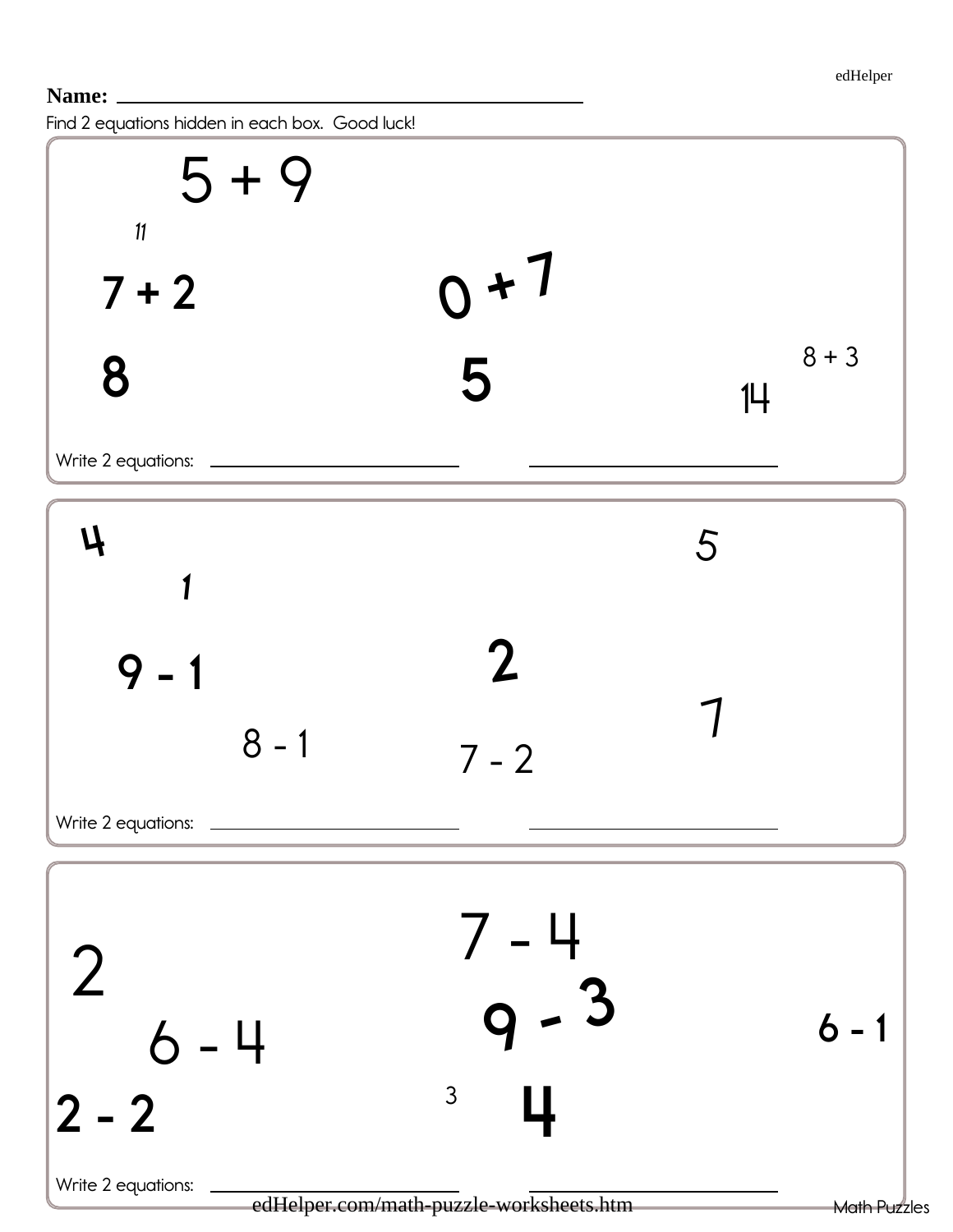#### 

The block above is the sum of the two blocks below. Fill in the missing blocks.

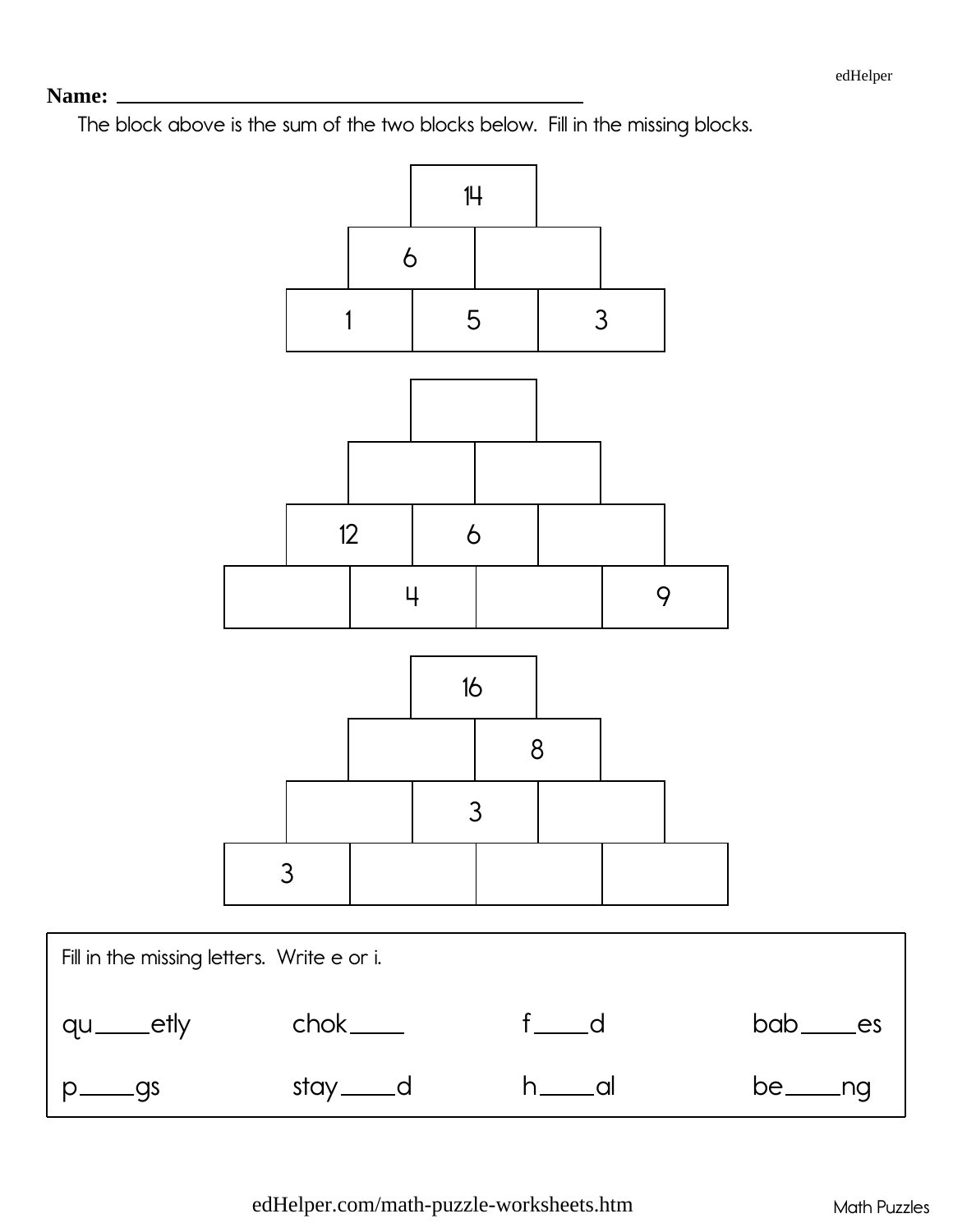## Name:

Fill in the missing numbers.

Only rule - The same number CAN NOT be next to each other, in ANY direction.

Dark lines surround a block. Numbers to use in a block:

A block with 1 space has to be the number 1.

A block with 2 spaces must have the numbers 1 and 2.

A block with 3 spaces must have the numbers 1, 2, and 3.

A block with 4 spaces must have the numbers 1, 2, 3, and 4.

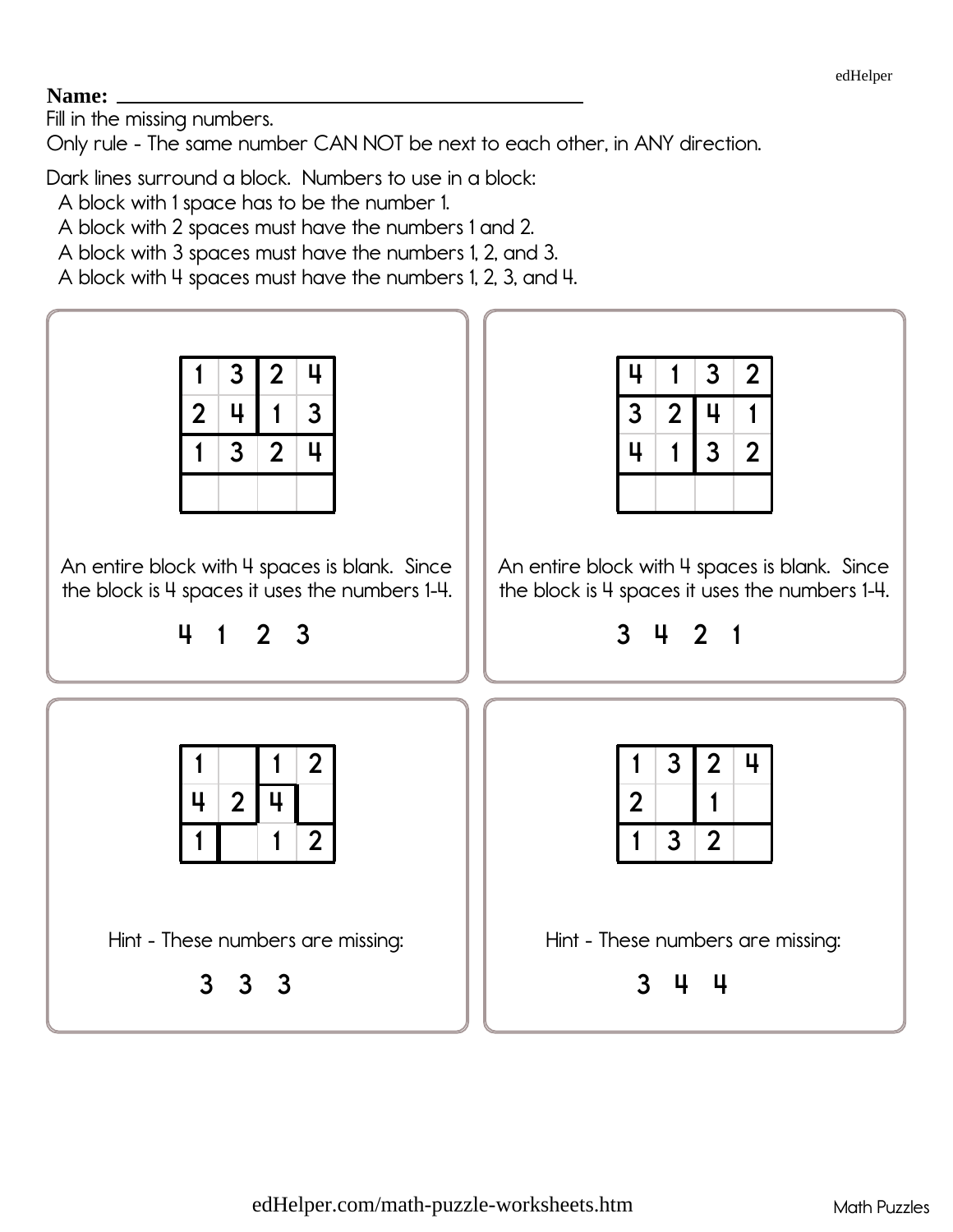## Name:

Fill in the missing numbers.



word root vert can mean turn convert, extrovert, invert edHelper.com/math-puzzle-worksheets.htm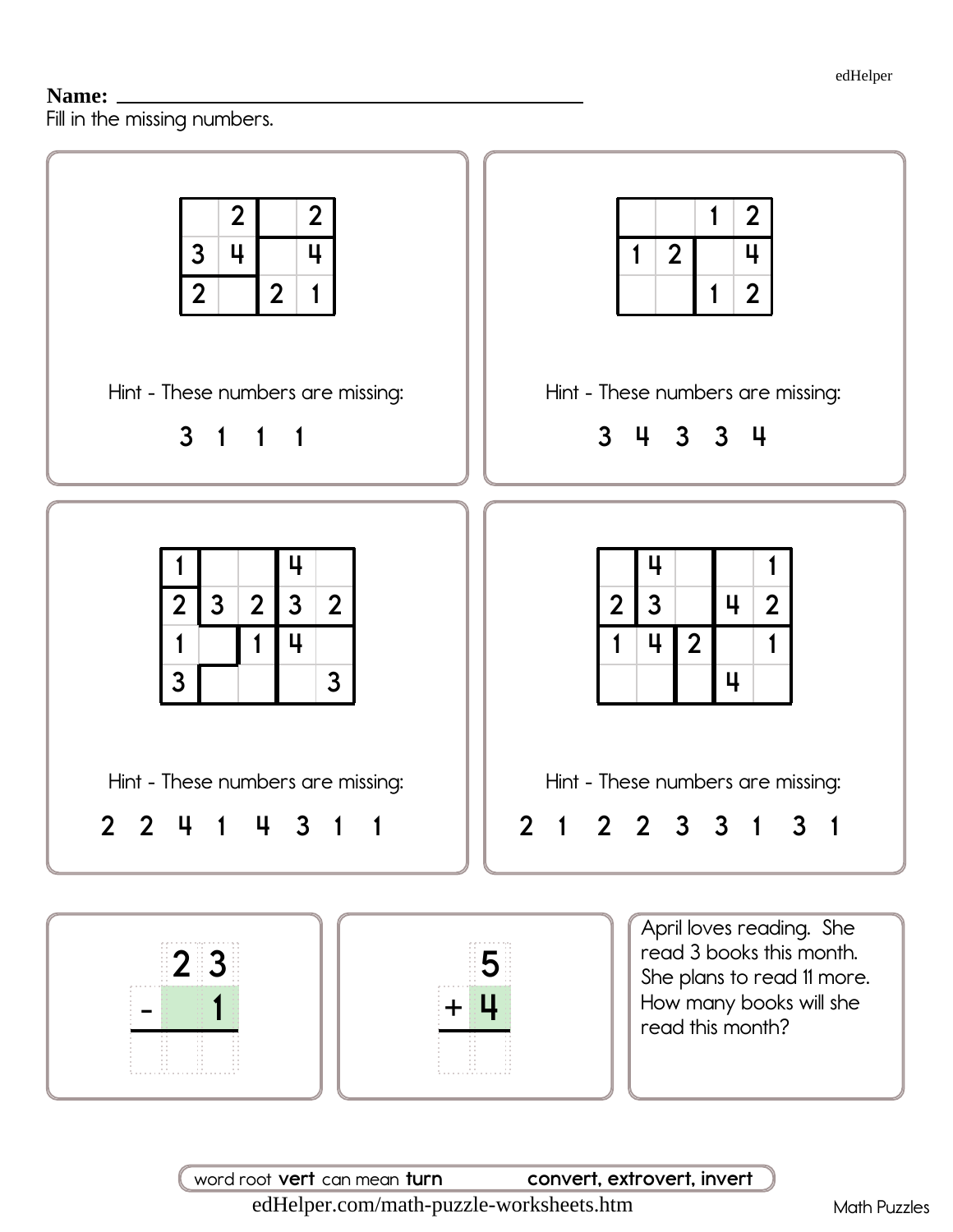# ACROSS

- 6. the ones in 8-Across  $+$  the hundred thousands in 5-Down + the ten thousands in 4-Down + the tens in 7-Across
- $7.8 + 19$
- $8.5 + 19$

#### **DOWN**

- 1. the ones in 3-Down  $+$  the tens in 8-Across  $+$  the hundred thousands in 6-Across
- 2. the ones in 8-Across  $+$  the ten thousands in  $6$ -Across + the hundred thousands in 1-Down + the tens in 3-Down
- 3. the hundred thousands in 5-Down + the tens in  $7-Across + the ones in 8-Across$
- 4. three hundred seventy-one thousand, one hundred seventy-six
- 5. the tens in 8-Across  $+$  the hundred thousands in 4-Down + the ones in 7-Across

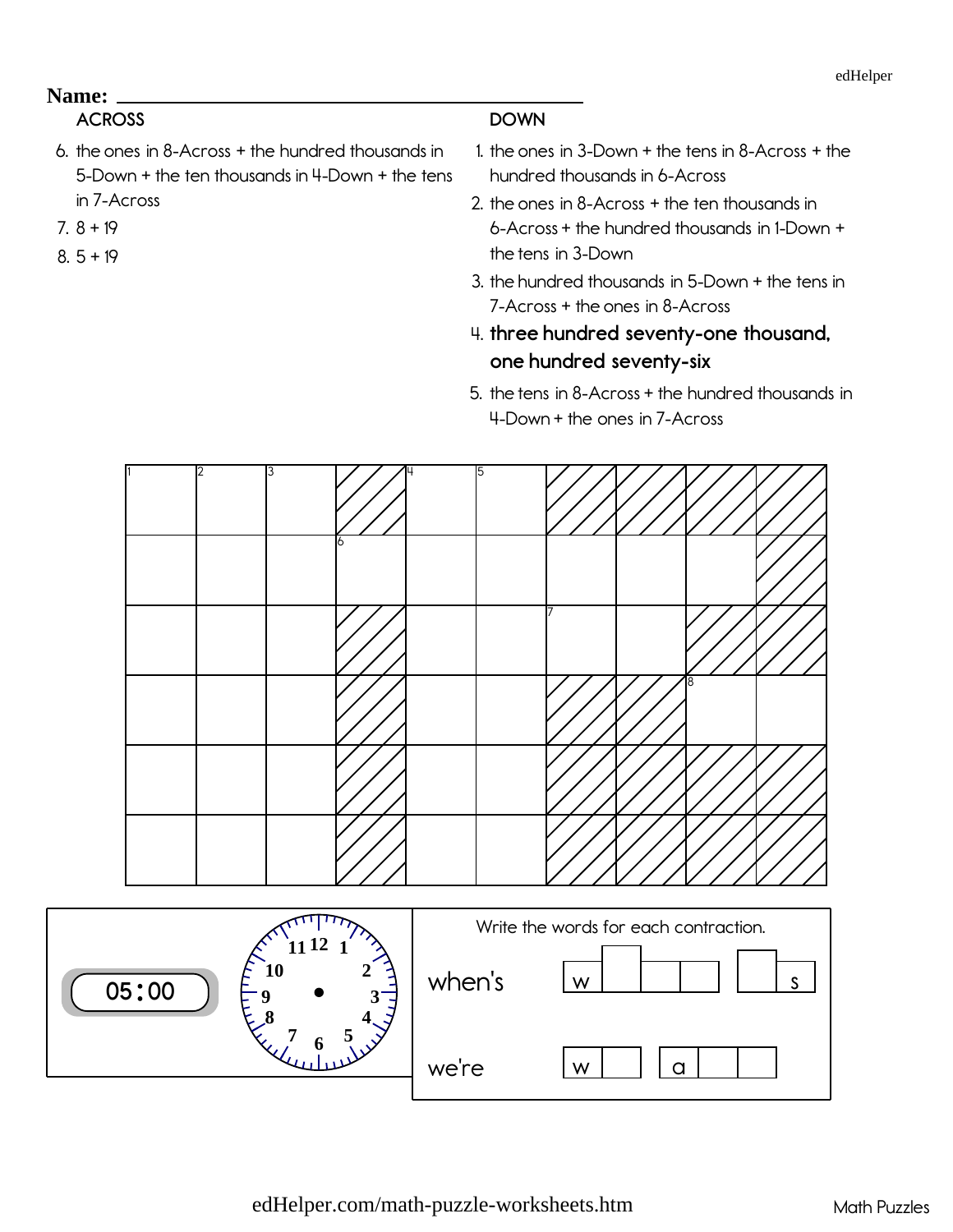Name: \_



edHelper.com/math-puzzle-worksheets.htm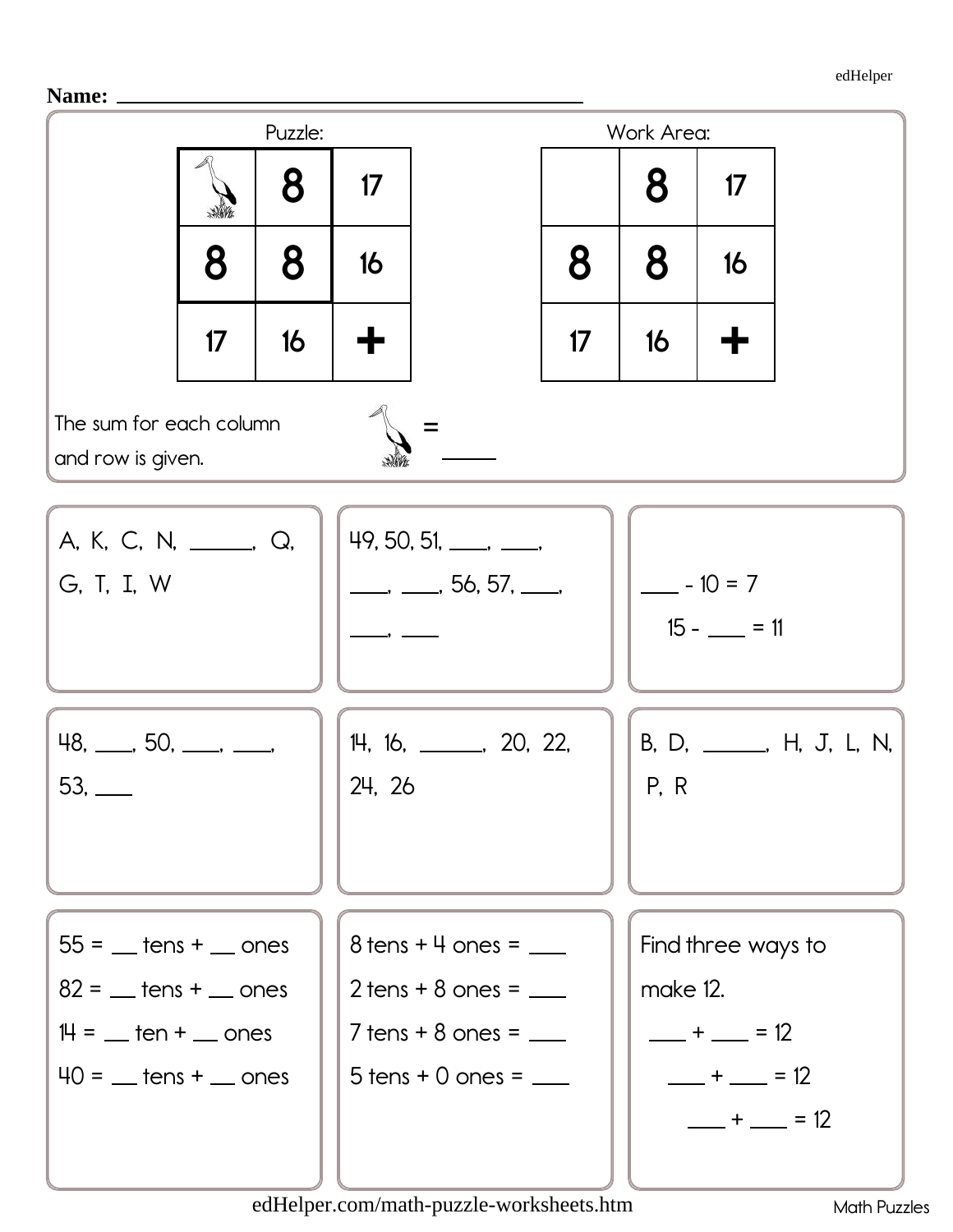| Cross off the letter that does NOT belong.           |
|------------------------------------------------------|
| B, E, F, G, I, I, L, K, O, M, R                      |
|                                                      |
|                                                      |
|                                                      |
|                                                      |
|                                                      |
| Why does _________ not belong in the pattern?        |
|                                                      |
| Cross off the letter or number that does NOT belong. |
| I, I, B, 4, S, I, S, I, B, 4, S, I, I, B, 4, S       |
|                                                      |
|                                                      |
|                                                      |
|                                                      |
|                                                      |
| Why does _________ not belong in the pattern?        |
|                                                      |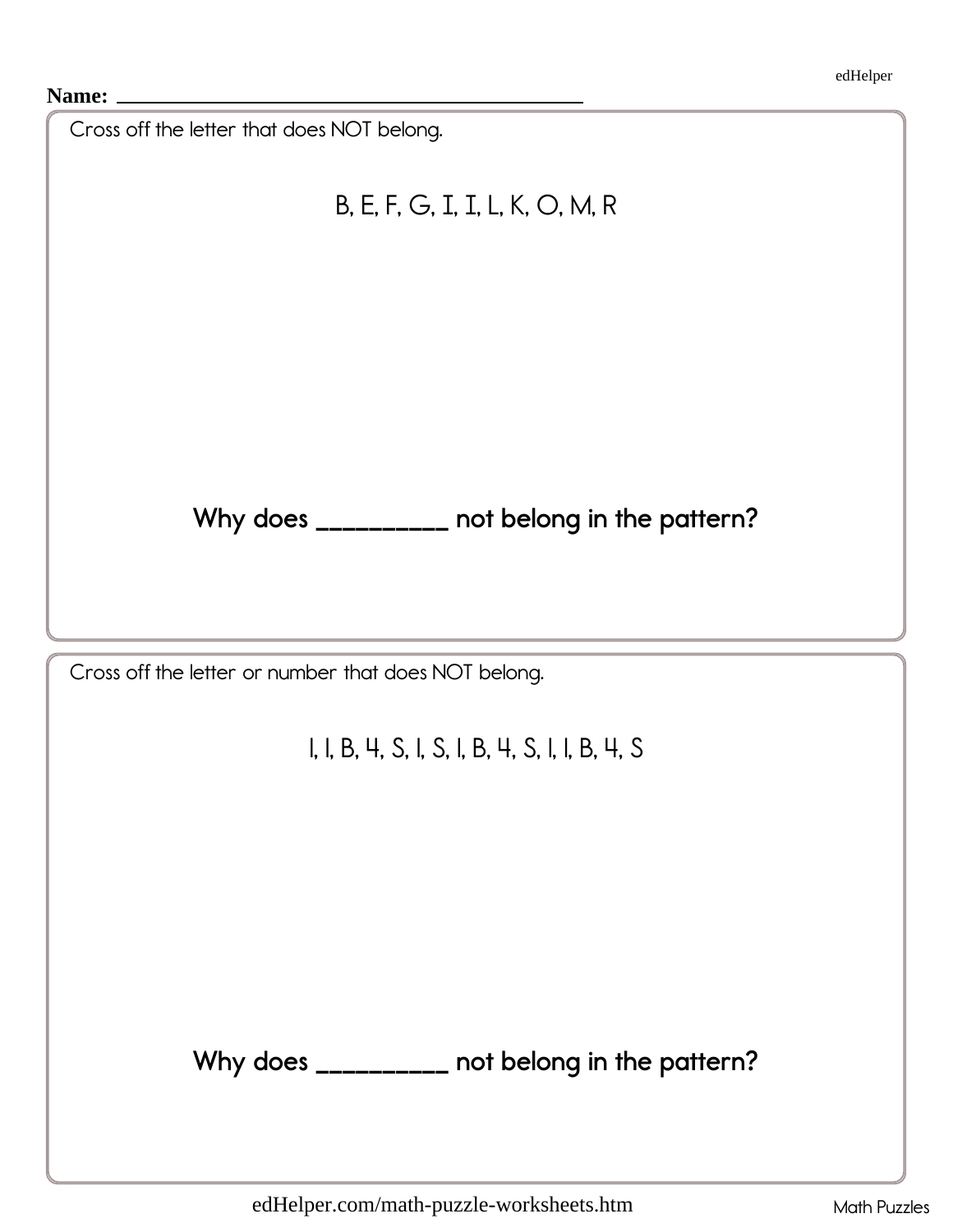**Name:**

| <b>Name:</b>                     |                       |                     |                           |                |                   |                         |                     |                       |                |                 |                 |                                                 |              |                 |                     |              |                     |
|----------------------------------|-----------------------|---------------------|---------------------------|----------------|-------------------|-------------------------|---------------------|-----------------------|----------------|-----------------|-----------------|-------------------------------------------------|--------------|-----------------|---------------------|--------------|---------------------|
| $\sqrt{11 + 10} = 21$            | $\mathfrak{Z}$        | 17                  | 13                        | 11             | 14                | 7                       |                     | 18                    | 18             | 1               | 14              | 14                                              | 4            | $\overline{2}$  | 18                  | 6            | <b>LOOK</b>         |
| $\Box$ 7 + 7 =                   | 12                    | 2                   | 5                         | 11             | 14                | 18                      | 13                  | 11                    | $\overline{7}$ | 18              | $\mathfrak{Z}$  | $\mathcal{S}$                                   | 7            | 11              | 18                  | 17           |                     |
| $\Box$ 12 + 3 =                  | $\overline{7}$        | 3                   | 5                         | 6              | 18                | 6                       | 8                   | 13                    | 6              | $\overline{7}$  | 3               | 5                                               | 11           | $\overline{2}$  | 15                  | 18           |                     |
| $\Box$ 3 + 2 =                   | 3                     | 3                   | 17                        | 4              |                   | 15                      | $\overline{7}$      | $5\overline{)}$       | 5              | 10 <sup>°</sup> | $\delta$        | 3                                               | 4            | 9               | 16                  | $\delta$     |                     |
|                                  | 8<br>11               | 28<br>3             | 5<br>24                   | 9<br>10        | 3<br>6            | 8<br>9                  | 14<br>9             | 10 <sup>°</sup><br>15 | 16<br>8        | 8<br>6          | 15<br>14        | 14<br>17                                        | 7<br>18      | 16<br>15        | 9<br>3              | 11<br>2      |                     |
| $\Box$ 10 + 2 =                  | 3                     | 6                   | 12                        | 16             | 5                 | 17                      | $\overline{7}$      | 1                     | 22             | 9               | 9               | 12                                              |              | 12              | 3                   | 12           | Write<br>operation. |
| $\Box$ 7 + 11 =                  | 20                    | 11                  |                           |                | $(11 + 10 = 21)$  | $\mathfrak{Z}$          | $\mathfrak{Z}$      | 20                    | 8              | 13              | 10 <sup>°</sup> | 20                                              | 8            | $\mathbf{1}$    | 17                  | 18           | Write $=$ sign.     |
| $\Box$ 3 + 11 =                  | 27                    | 2                   | $\mathbb{H}^{\mathbb{C}}$ | 70             | 6                 | $\overline{7}$          | $\mathfrak{Z}$      | 2                     | $\mathbf{1}$   | 3               | $\mathbf{3}$    | 6                                               | $\mathbf{3}$ | 9               | 18                  | - 8          | Circle.             |
| $\bigcup$ 5 + 8 =                | 11                    | 21                  | 8                         | 8              | 18                | 9                       | 11                  | $\overline{7}$        | 3              | 6               | 10 <sup>°</sup> | 3                                               | 21           | 2               | 3                   | 7            |                     |
| $\Box$ 3 + 3 =                   | 13                    | 7                   | $\overline{7}$            | 17             | 17                | 26                      | 17                  | 18                    | 7              | 2               | 14              | $\overline{2}$                                  | 10           | 2               | 8                   | 13           |                     |
|                                  | $\overline{2}$        |                     | 14                        | 10             | 14                | 8                       | 11                  | 6                     | 8              | 14              | 3               | 5                                               | 8            | 2               | 3                   | 5            |                     |
| $\Box 8 + 9 =$                   | 11<br>10 <sup>°</sup> | $\overline{2}$<br>2 | 12<br>4                   | 14             | 10                | 16<br>$12 \overline{ }$ | $\overline{7}$<br>2 | 5<br>8                | 8<br>17        | 13              | 11              | 4<br>3                                          | 5            | 11<br>8         | 12<br>$21 \quad 21$ | 14           |                     |
| $\Box 8 + 6 =$                   |                       |                     |                           | 15             | 18 <sup>°</sup>   |                         |                     |                       |                | 12              | 12              |                                                 | 15           |                 |                     |              |                     |
|                                  |                       |                     |                           |                |                   |                         |                     |                       |                |                 |                 |                                                 |              |                 |                     |              |                     |
|                                  |                       |                     |                           |                |                   |                         |                     |                       |                |                 |                 |                                                 |              |                 |                     |              |                     |
| $\sqrt{7} + 7 = 14$              | 13                    | $\overline{7}$      | 13                        | 22             | 14                | 8                       | 8                   | 13 <sup>2</sup>       | 26             | 15              | 6 20            |                                                 | 2            | 7               | 24                  | 11           |                     |
| $14 + 9 =$                       | 5                     | 5                   | 10 <sup>°</sup>           | 5              | 3                 | 14                      | 12                  | 3                     | 2              | 10              | $\overline{2}$  | 20                                              | 7            | 10 <sup>°</sup> | 13                  | -9           |                     |
| $\Box$ 10 + 3 =                  | 4                     | 14                  | 9                         | 4              | 3                 | 8                       | 16                  | 5                     | 13             | 2               | 7               | $\mathsf{H}$                                    | 9            | 6               | 3                   | 14           |                     |
|                                  | 12 <sup>°</sup>       |                     |                           |                |                   |                         |                     |                       |                |                 |                 | 2 6 2 4 10 11 23 12 12 8 4 5 8 4 4              |              |                 |                     |              |                     |
| $\Box$ 10 + 2 =                  |                       | $10 \quad 15$       |                           |                |                   |                         |                     |                       |                |                 |                 | 7 26 26 7 9 16 12 7 3 9 16 26 12 13             |              |                 |                     |              |                     |
| $\Box$ 4 + 12 =                  | 9                     | 12                  |                           |                |                   |                         |                     |                       |                |                 |                 | 4 3 15 7 6 13 14 6 11 7 10 4 9 9                |              |                 |                     |              |                     |
| $\bigcup$ 5 + 8 =                | 10 <sup>°</sup>       | $\overline{2}$      |                           | 7 <sup>2</sup> | 14 3 6 9 8 17 11  |                         |                     |                       |                |                 |                 | $\overline{1}$                                  |              | 14 9 22 5       |                     |              |                     |
| $\Box$ 3 + 11 =                  | 17                    | 8                   |                           |                |                   |                         |                     |                       |                |                 |                 | 2 7 3 3 6 22 5 3 8 4 13 13 6 8                  |              |                 |                     |              |                     |
| $\Box$ 3 + 3 =                   | 3                     | 15                  |                           |                | 12 7 12 8 5 5 12  |                         |                     |                       |                | $11 \quad 11$   |                 | 10 14 3 5 19                                    |              |                 |                     |              |                     |
|                                  | 4                     | 11                  |                           |                |                   |                         |                     |                       |                |                 |                 | $(7+7=14)$ 9 8 8 7 14 8 8 5                     |              | $-\frac{1}{2}$  | $3\overline{6}$     |              |                     |
| $\Box$ 4 + 2 =                   | 10 <sup>°</sup>       |                     |                           |                |                   |                         |                     |                       |                |                 |                 | 9 12 4 2 6 3 2 13 12 3 7 3 4                    |              |                 |                     | $3 \quad 12$ |                     |
| $\Box$ 7 + 4 =<br>$\Box$ 2 + 7 = | 6<br>10 <sup>°</sup>  | 2                   |                           |                | 3 13 8 8 2 7 4 11 |                         |                     |                       |                |                 |                 | 7 2 20 10 5 15 9 3 4 7 9 11<br>2 10 3 5 2 17 16 |              |                 | 12 20               |              |                     |

[edHelper.com/math-puzzle-worksheets.htm](https://www.edhelper.com/math-puzzle-worksheets.htm) Math Puzzles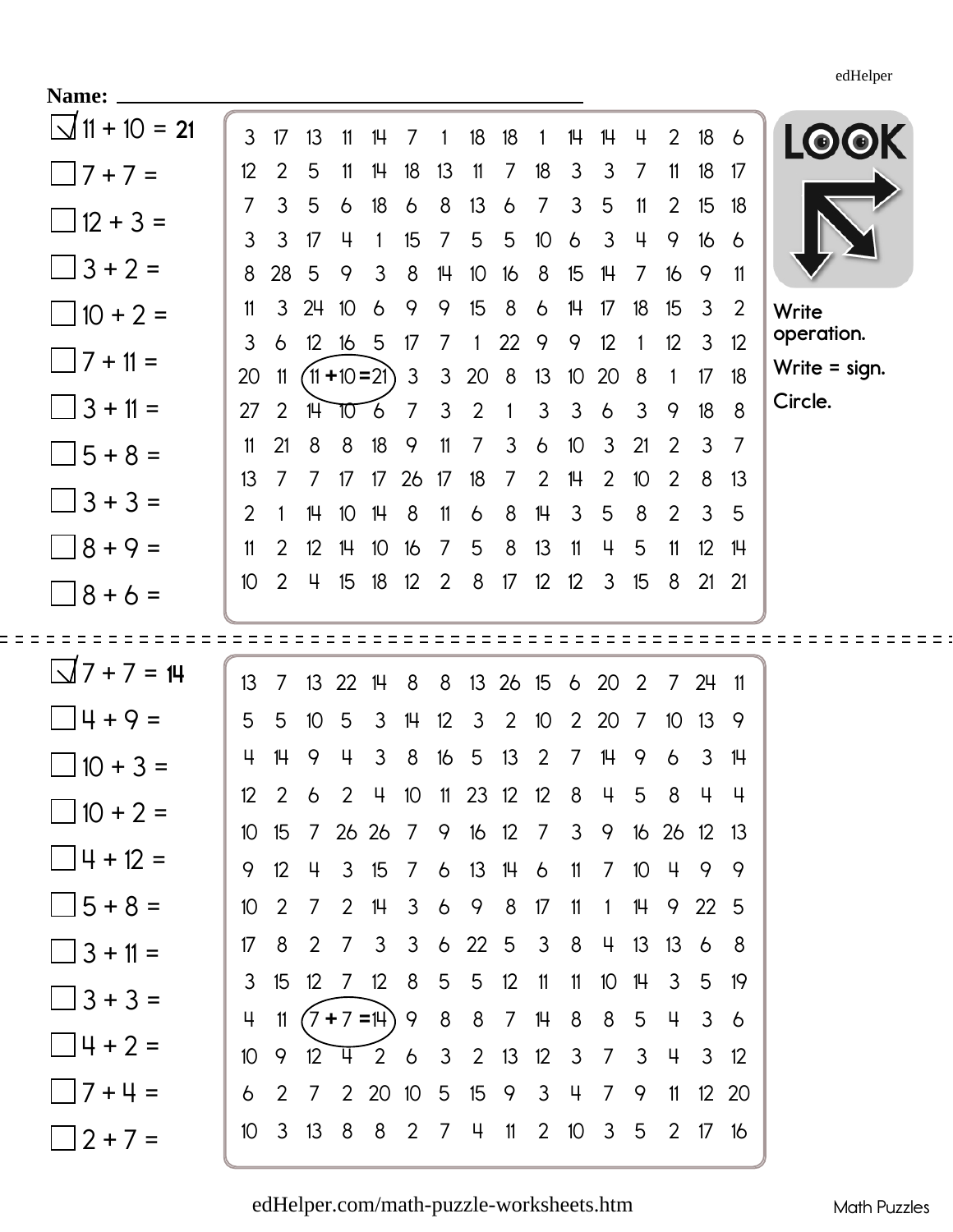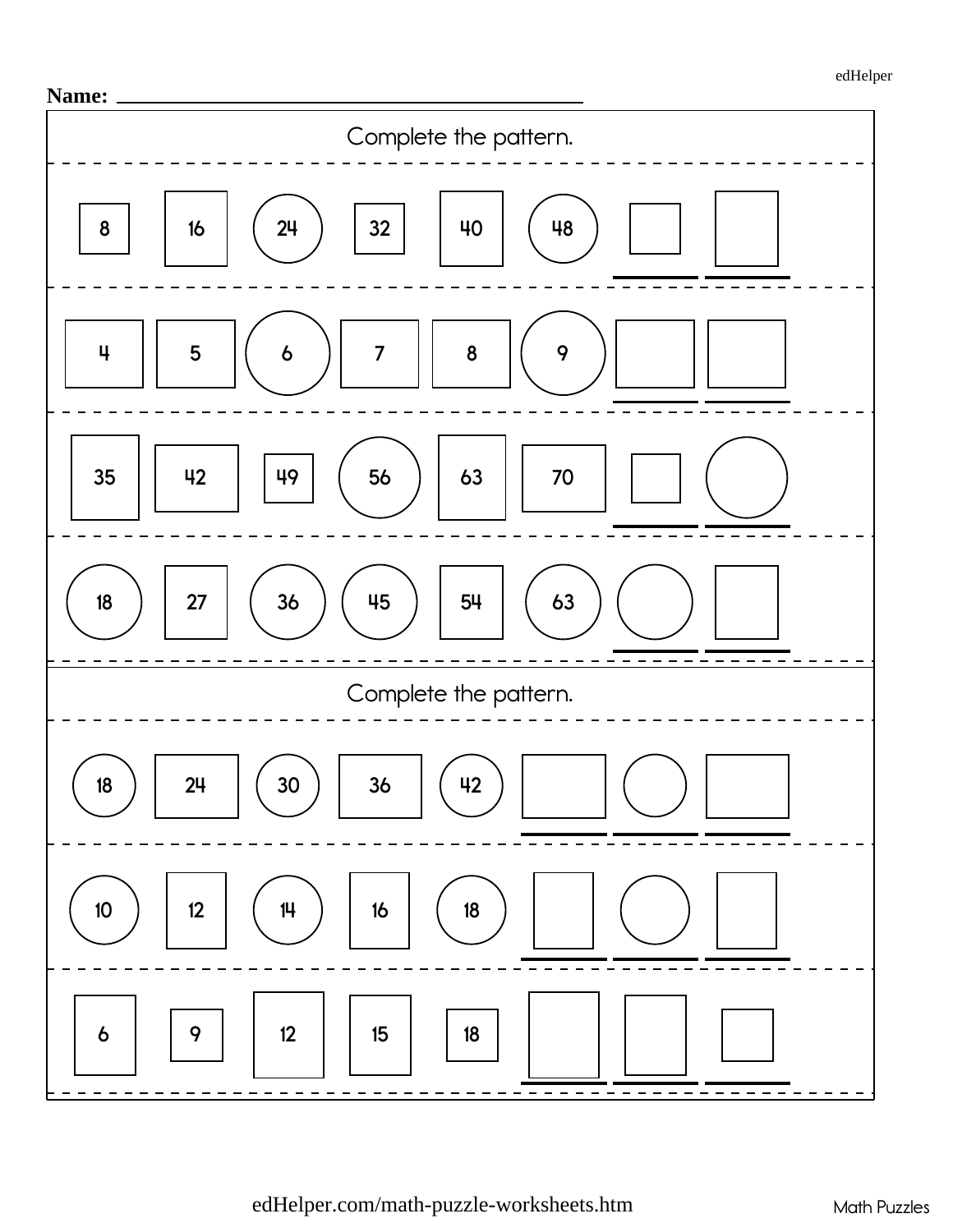

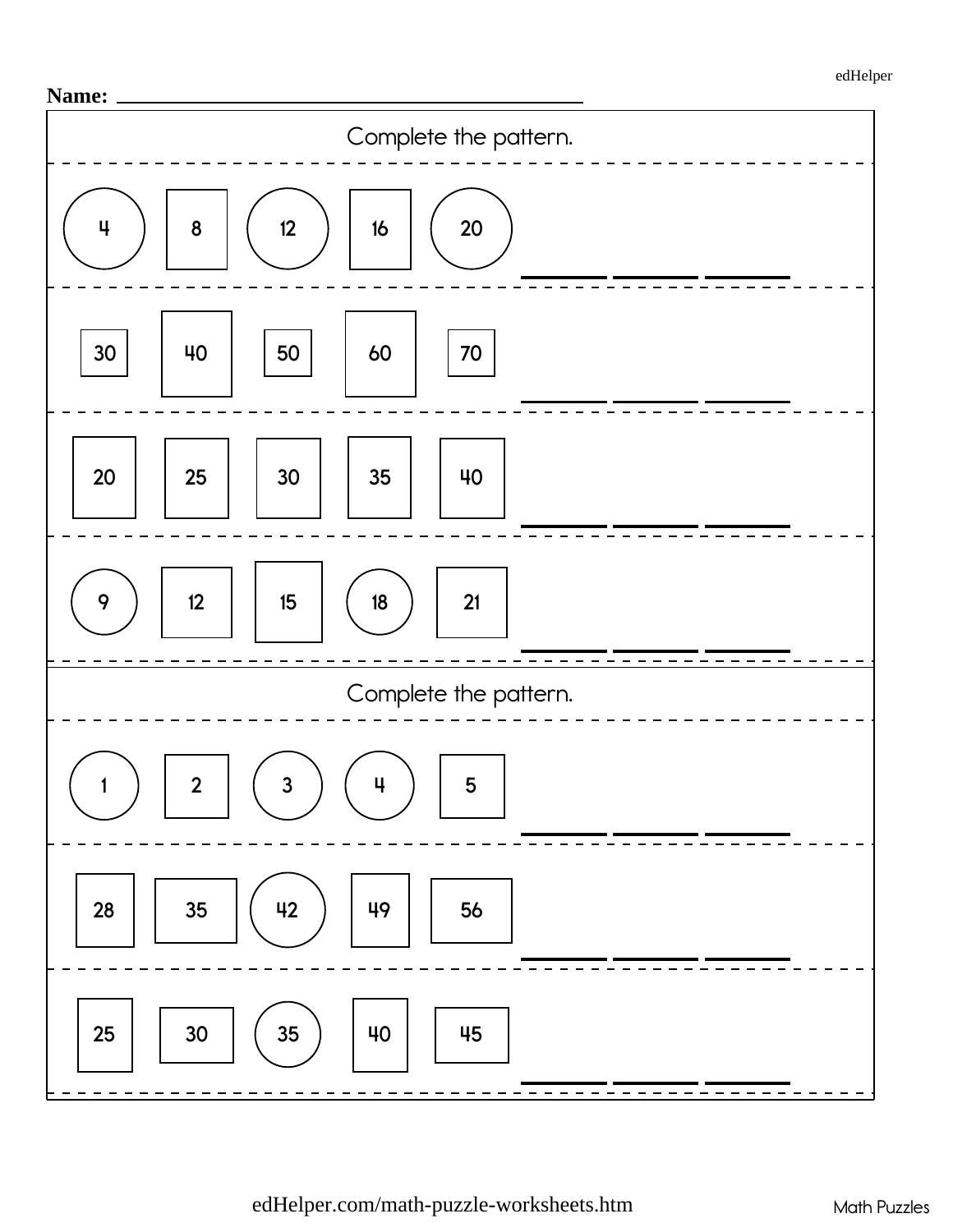